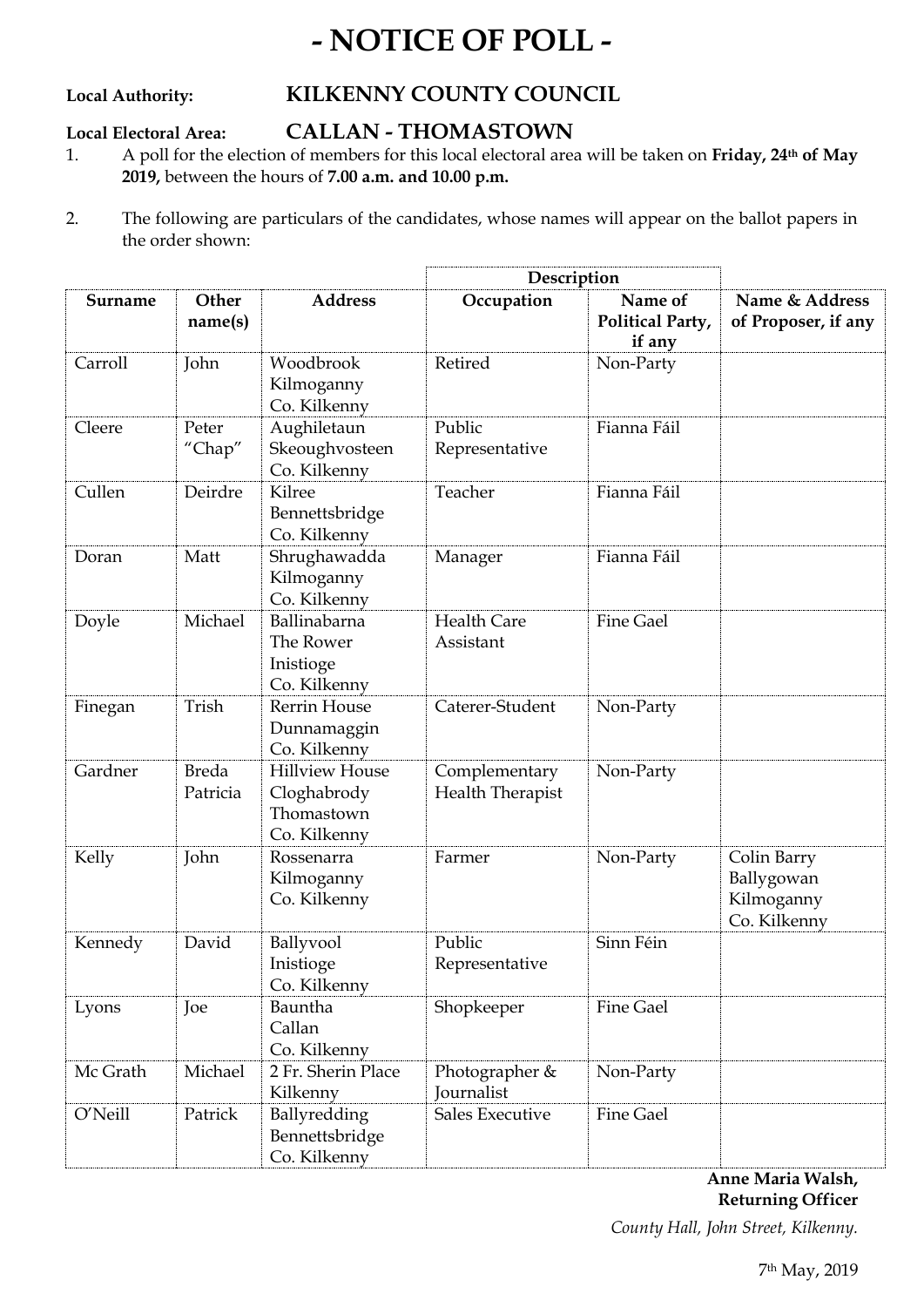# **- NOTICE OF POLL -**

**Local Authority: KILKENNY COUNTY COUNCIL**

**Local Electoral Area: CASTLECOMER**

- 1. A poll for the election of members for this local electoral area will be taken on **Friday, 24th of May 2019,** between the hours of **7.00 a.m. and 10.00 p.m.**
- 2. The following are particulars of the candidates, whose names will appear on the ballot papers in the order shown:

|                |               |                                                            | Description                        |                                       |                                       |
|----------------|---------------|------------------------------------------------------------|------------------------------------|---------------------------------------|---------------------------------------|
| Surname        | Other name(s) | <b>Address</b>                                             | Occupation                         | Name of<br>Political Party,<br>if any | Name & Address<br>of Proposer, if any |
| <b>Brennan</b> | John          | <b>Upper Crutt</b><br>Clogh<br>Castlecomer<br>Co. Kilkenny | Public<br>Representative           | <b>Fine Gael</b>                      |                                       |
| Cavanagh       | Mary Hilda    | Whiteswall<br>Crosspatrick via<br>Thurles<br>Co. Kilkenny  | County<br>Councillor<br>and Farmer | <b>Fine Gael</b>                      |                                       |
| Delaney        | Michael       | The Village<br>Shop<br>Tullaroan<br>Co. Kilkenny           | Shop Owner                         | Fianna Fáil                           |                                       |
| Fitzpatrick    | Pat           | Cloopook<br>Ballyfoyle<br>Co. Kilkenny                     | Public<br>Representative           | Fianna Fáil                           |                                       |
| Hynes          | Denis         | Ballyellen<br>Goresbridge<br>Co. Kilkenny                  | <b>Trade Union</b><br>Official     | The Labour<br>Party                   |                                       |
| Kavanagh       | Joseph        | Conville House<br>Clogh<br>Castlecomer<br>Co. Kilkenny     | Self Employed                      | Sinn Féin                             |                                       |
| Mc Carthy      | Michael       | <b>Buncrusha Street</b><br>Freshford<br>Co. Kilkenny       | <b>Sales</b><br>Representative     | Fianna Fáil                           |                                       |
| O'Neill        | Pat           | Ballyredding<br>Bennettsbridge<br>Co. Kilkenny             | Farmer                             | <b>Fine Gael</b>                      |                                       |

## **Anne Maria Walsh, Returning Officer**

*County Hall, John Street, Kilkenny.*

7th May, 2019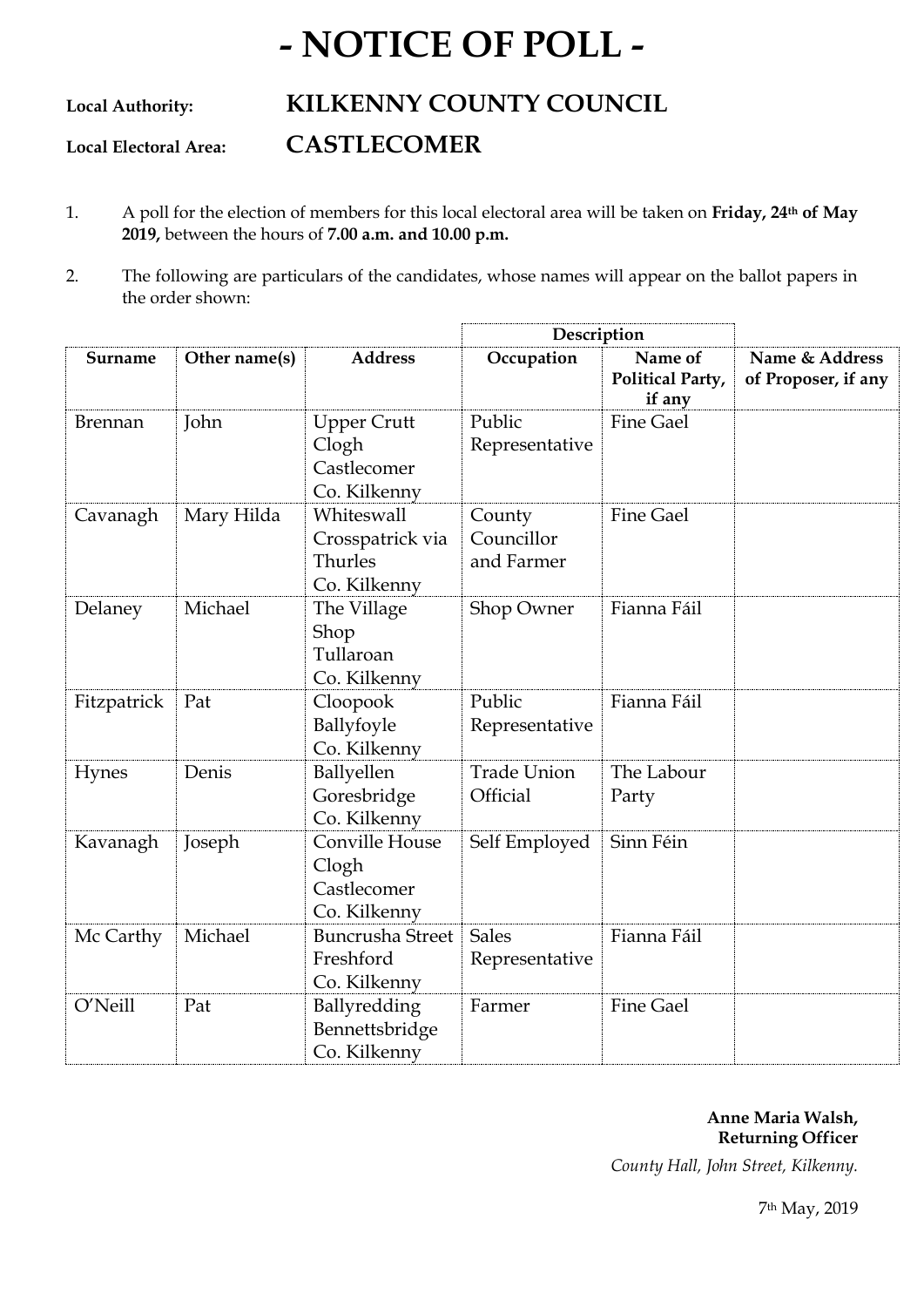## **- NOTICE OF POLL - Local Authority: KILKENNY COUNTY COUNCIL**

## **Local Electoral Area: KILKENNY**

- 1. A poll for the election of members for this local electoral area will be taken on **Friday, 24th of May 2019,** between the hours of **7.00 a.m. and 10.00 p.m.**
- 2. The following are particulars of the candidates, whose names will appear on the ballot papers in the order shown:

|              |                  | Description                                             |                                             |                                         |                                                                                            |
|--------------|------------------|---------------------------------------------------------|---------------------------------------------|-----------------------------------------|--------------------------------------------------------------------------------------------|
| Surname      | Other<br>name(s) | <b>Address</b>                                          | Occupation                                  | Name of<br>Political Party,<br>if any   | Name & Address<br>of Proposer, if<br>any                                                   |
| <b>Brett</b> | Martin           | Callan Road<br>Kilkenny City                            | Financial<br>Advisor                        | <b>Fine Gael</b>                        |                                                                                            |
| Cleere       | Andrea           | Damma<br>Ballycallan<br>Co. Kilkenny                    | <b>Trade Union</b><br>Official              | The Labour<br>Party                     |                                                                                            |
| Coonan       | John             | 17 Willow Close<br>Ardnore<br>Kilkenny                  | Retired<br><b>Clinical Nurse</b><br>Manager | Fianna Fáil                             |                                                                                            |
| Fitzgerald   | David            | 24 Patrick Street<br>Kilkenny                           | Public<br>Representative                    | <b>Fine Gael</b>                        |                                                                                            |
| Hanlon       | Stephanie        | Viewmount<br>Goresbridge<br>Co. Kilkenny                | Lecturer                                    | Solidarity -<br>People Before<br>Profit |                                                                                            |
| Kelly        | Orla             | Scart<br>Dungarvan<br>Co. Kilkenny                      | Design<br>Consultant                        | <b>Fine Gael</b>                        |                                                                                            |
| Kennedy      | Enya             | 5 The Cornstore<br><b>Green Street</b><br>Kilkenny      | Community<br>Worker                         | Non-Party                               |                                                                                            |
| Malone       | Joe              | 11 Maiden Hill<br>Estate<br>Kells Road<br>Kilkenny City | Public<br>Representative                    | Fianna Fáil                             | Jimmy<br>Comerford<br>Lovers Lane<br>Newpark<br>Kilkenny                                   |
| Mc Guinness  | Andrew           | 13 Hawthorn<br>Walk<br>Parcnagowan<br>Kilkenny          | Public<br>Representative                    | Fianna Fáil                             | John Mc<br>Guinness T.D.<br>8 Windsmoor<br>Brooklawn<br><b>Ballyfoyle Road</b><br>Kilkenny |
| Mc Guinness  | Eugene           | 40 Bishop Birch<br>Place<br>Kilkenny                    | Self Employed                               | Non-Party                               |                                                                                            |
| Noonan       | Malcolm          | 38 Cedarwood<br>Drive<br>Loughboy<br>Kilkenny           | Public<br>Representative<br>/Student        | Green Party/<br>Comhaontas<br>Glas      |                                                                                            |
| O'Connor     | Luke             | 5 Ayrfield                                              | Student                                     | Non-Party                               |                                                                                            |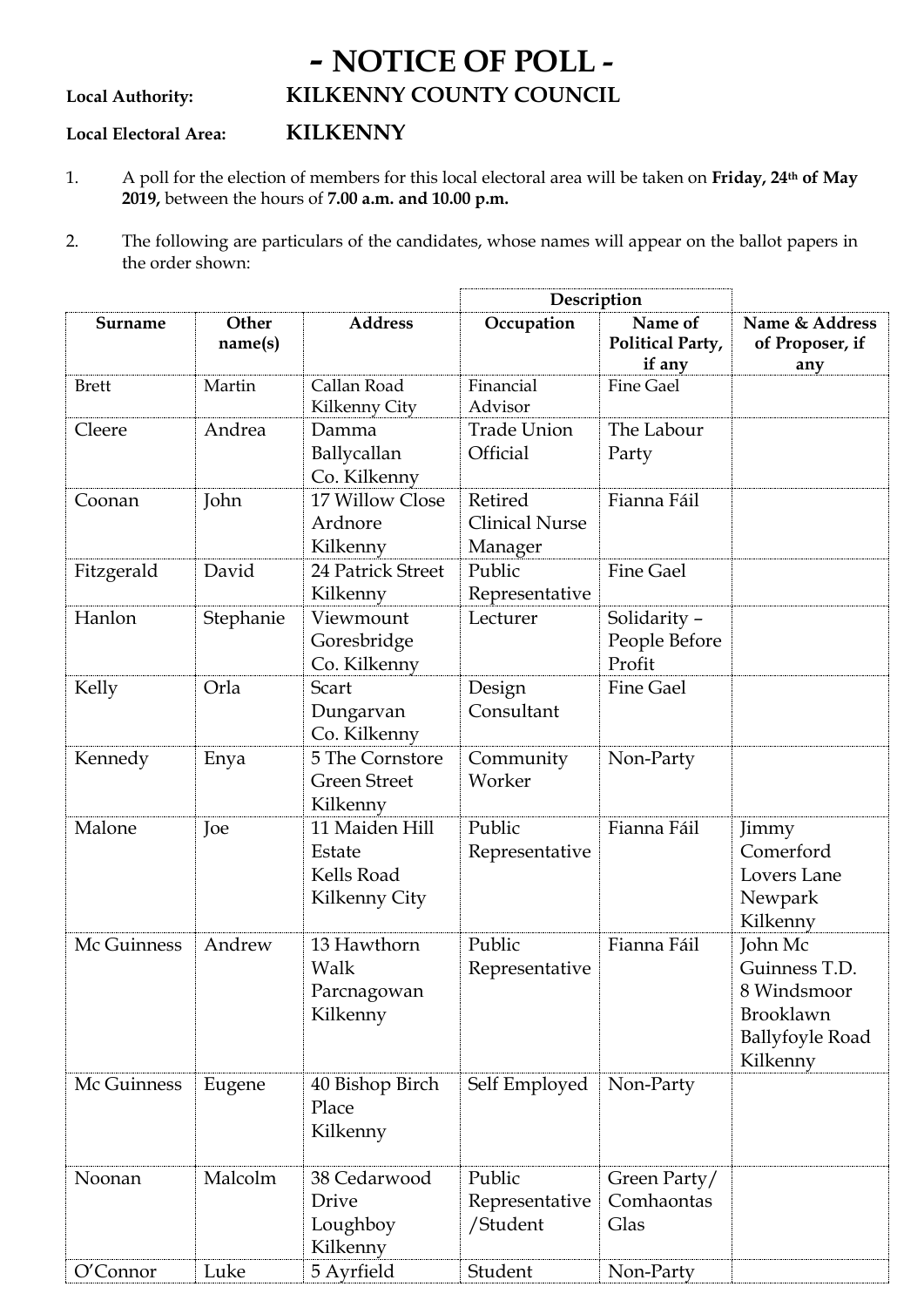|                |             | Granges Road<br>Kilkenny                    |                          |           |  |
|----------------|-------------|---------------------------------------------|--------------------------|-----------|--|
| <b>Tyrrell</b> | Sean        | 31 Cypress<br>Grove<br>Loughboy<br>Kilkenny | Public<br>Representative | Sinn Féin |  |
| Walsh          | <b>Noel</b> | 9 St. Rioch's Street                        | Community                | Non-Party |  |
|                | Gerard      | Kilkenny City                               | Worker                   |           |  |

### **Anne Maria Walsh, Returning Officer**

*County Hall, John Street, Kilkenny.*

7th May, 2019